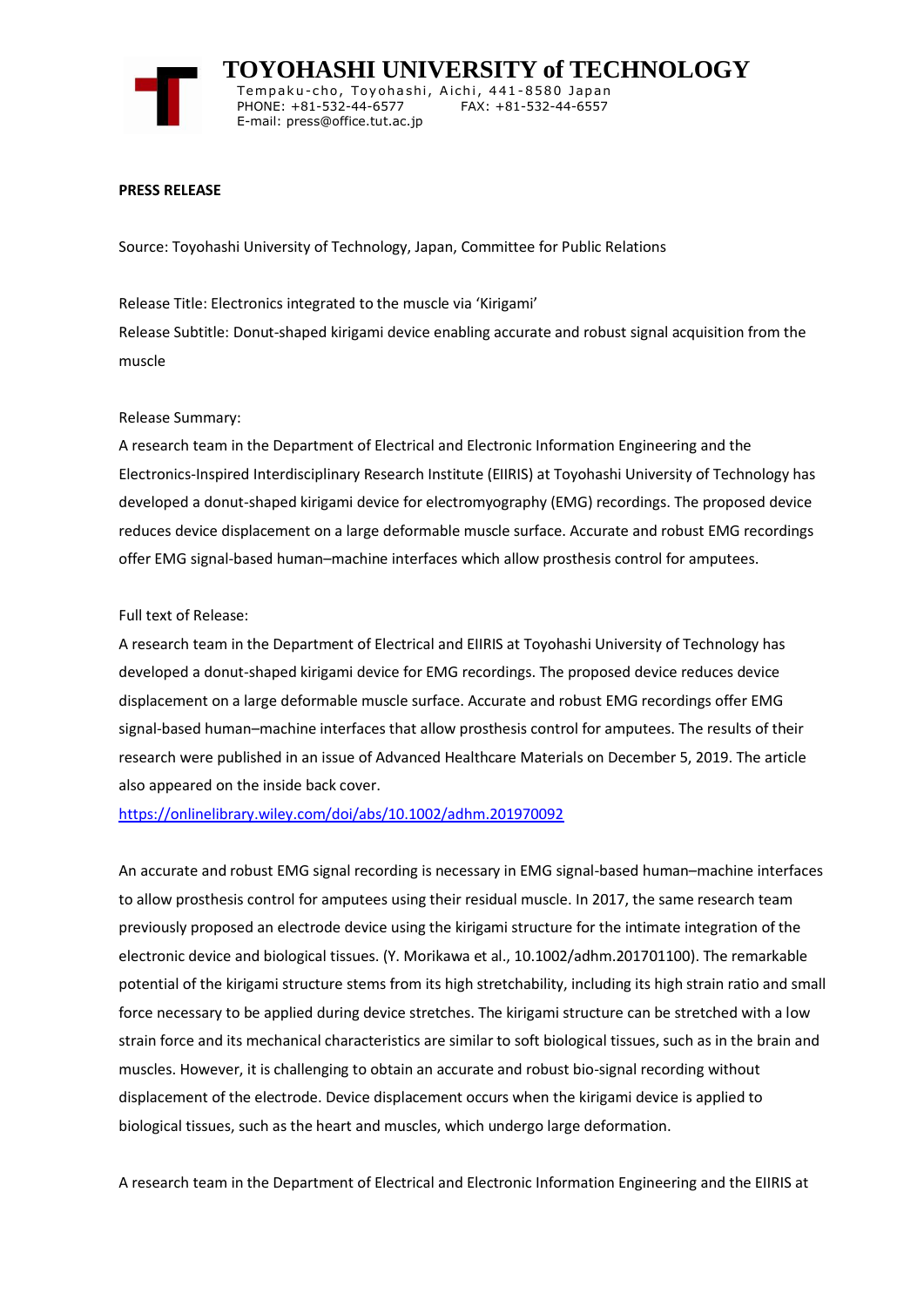

 **TOYOHASHI UNIVERSITY of TECHNOLOGY** Tempaku-cho, Toyohashi, Aichi, 441-8580 Japan<br>PHONE: +81-532-44-6577 FAX: +81-532-44-6557 PHONE: +81-532-44-6577 E-mail: press@office.tut.ac.jp

Toyohashi University of Technology has developed donut-shaped kirigami device for EMG recording to solve the issue of device displacement during muscle deformation.

The donut-shaped kirigami structure is able to transform from a 2D donut shape to a 3D cylindrical shape. The cylindrical shape is suitable for numerous spherically or columnar-shaped deformable biological tissues (e.g. upper limb, lower limb, finger, abdomen, and heart). The donut-shaped kirigami device carries out the fixation mechanism to the target tissues and reduces the device displacement during tissue deformation with minimized stress to the biological tissue. The recording capability of the proposed device was confirmed through the EMG signal recording from the hind limb of a mouse, indicating the prospect of using the device for an EMG-based human-machine-interface.

"The first demonstration using our conventional sheet-shaped kirigami device could not follow the deformation of a beating heart. We discussed the device structure, which enables the device to follow deformable tissues. In the preliminary experiment, we used a paper, which was patterned into the proposed donut-shape of the kirigami by the box cutter, and we demonstrated its stretchable and deformable capabilities for the muscle. However, it was uncertain whether the micro-scale donut-kirigami device shows these device properties or not. We explored them through fabricating the device by using the microfabrication process and the device characterizations, and we confirmed that the fabricated device exhibited the expected deformation against our thought," explains the first author of the article, Ph.D. candidate Yusuke Morikawa.

The donut-shaped kirigami device still needs further improvements in terms of durability and the dense array of the microelectrodes. Moreover, the influence of the device implantations to the biological tissues should be clarified if used for a long period. However, it is expected that the proposed device is applicable to an EMG based human-machine-interface and contributes to the improvement of the quality of life of amputees.

## Funding agency

This work was supported by Grants-in-Aid for Scientific Research (B) (No. 17H03250, No. 16H05434), for Young Scientists (A) (No. 26709024), on Innovative Areas (Research in a proposed research area) (15H05917), and Strategic Advancement of Multi-Purpose Ultra-Human Robot and Artificial Intelligence Technologies program from NEDO. Y.M. was supported by the Leading Graduate School Program R03 of MEXT. R.N. was supported by Takeda Science Foundation. K.K. was supported by Toyota Physical & Chemical Research Institute Scholars.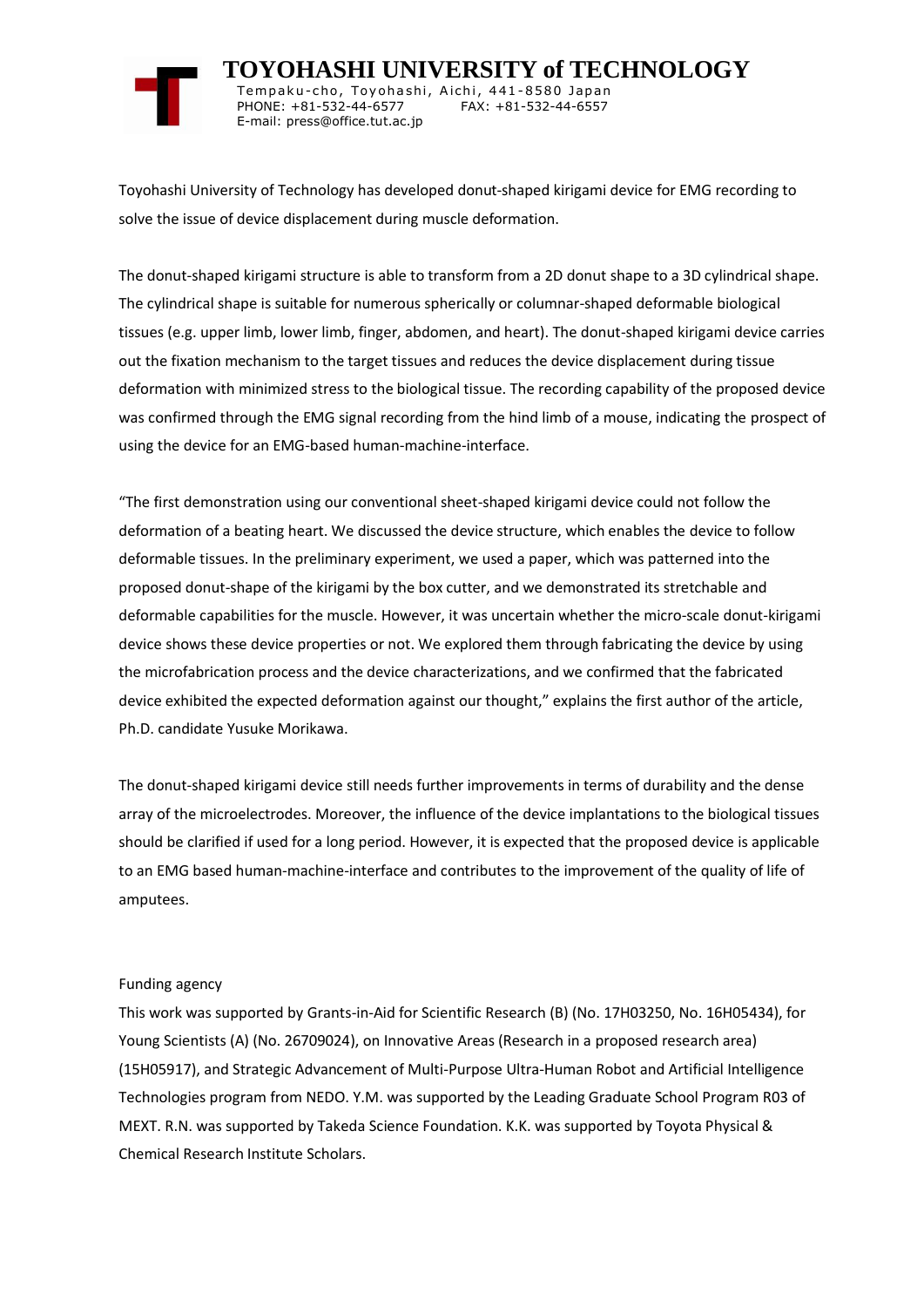

 **TOYOHASHI UNIVERSITY of TECHNOLOGY** Temp a k u-c h o , To y oh a shi , A i ch i , 4 41-858 0 Ja p an PHONE: +81-532-44-6577

# Reference:

Yusuke Morikawa, Shota Yamagiwa, Hirohito Sawahata, Rika Numano, Kowa Koida, and Takeshi Kawano. (2019). "Donut‐Shaped Stretchable Kirigami: Enabling Electronics to Integrate with the Deformable Muscle." Advanced Healthcare Materials, 10.1002/adhm.201900939.

Further information

Toyohashi University of Technology 1-1 Hibarigaoka, Tempaku, Toyohashi, Aichi Prefecture, 441-8580, JAPAN

E-mail: press@office.tut.ac.jp

Inquiries: Committee for Public Relations

E-mail: press@office.tut.ac.jp

Toyohashi University of Technology founded in 1976 as a National University of Japan is a research institute in the fields of mechanical engineering, advanced electronics, information sciences, life sciences, and architecture.

Website: https://www.tut.ac.jp/english/



Title: The donut-shaped kirigami structure

Caption: 2D donut shape (left: before deformation) and 3D cylindrical shape (right: after deformation).